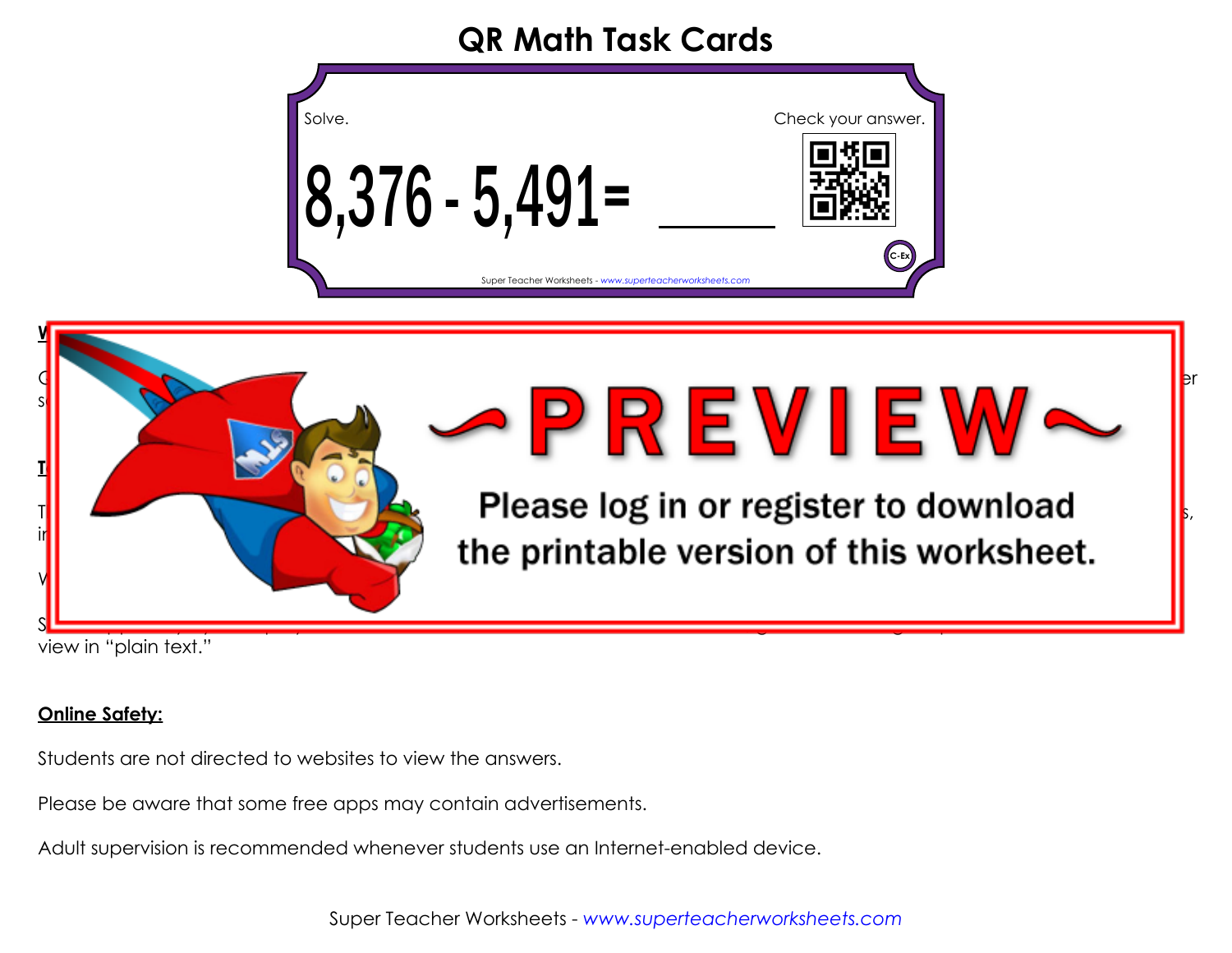#### **CARD LIST**

|                             | <b>12.</b> $7,966 - 6,837 =$        |                              |
|-----------------------------|-------------------------------------|------------------------------|
|                             |                                     | <b>23.</b> $4,389 - 3,453 =$ |
| <b>4.</b> $4,006 - 2,246 =$ |                                     |                              |
|                             |                                     | <b>25.</b> $3,526 - 2,094 =$ |
|                             | <b>16.</b> 6,081 - 3,917 = ________ |                              |
|                             | <b>17.</b> 2,468 - 1,357 = ________ |                              |





**e** printable version of this worksheet. Please log in or register to download

**1,853**

- **4.** 4,006 2,246 = <u>1,760</u>
- **5.**  $7,246 3,987 =$   $\frac{3,259}{ }$
- **6.**  $5,461 4,730 = \_ \_ \_ \_ \_ \_ \_ \_ \_ \_ \_ \_$
- **7.** 8,078 5,932 =  $2,146$
- **8.** 2,999 1,348 =  $1,651$
- **9.** 6,154 1,701 =  $4.453$
- **10.** 9,580 3,776 = 5,804

**14.**  $5,000 - 2,294 = 2,706$ 

**13.** 3,153 - 1,300 =

- **15.** 8,359 6,274 = **2,085**
- **16.** 6,081 3,917 =  $2,164$
- **17.** 2,468 1,357 =  $1,111$
- **18.**  $4,281 2,556 = \_1,725$
- **3,389 19.** 7,777 4,388 =
- **3,258 20.** 5,120 1,862 =

**24.** 8,415 - 1,657 = 6,758

**23.** 4,389 - 3,453 =

**936**

- **25.** 3,526 2,094 = **1,432**
- **26.** 6,478 3,752 = <u>2,726</u>
- **734 27.** 1,818 1,084 =
- **28.** 9,456 3,654 = 5,802
- **1,811 29.** 6,289 4,478 =
- **30.** 7,003 5,125 = 1,878

Super Teacher Worksheets - *www.superteacherworksheets.com*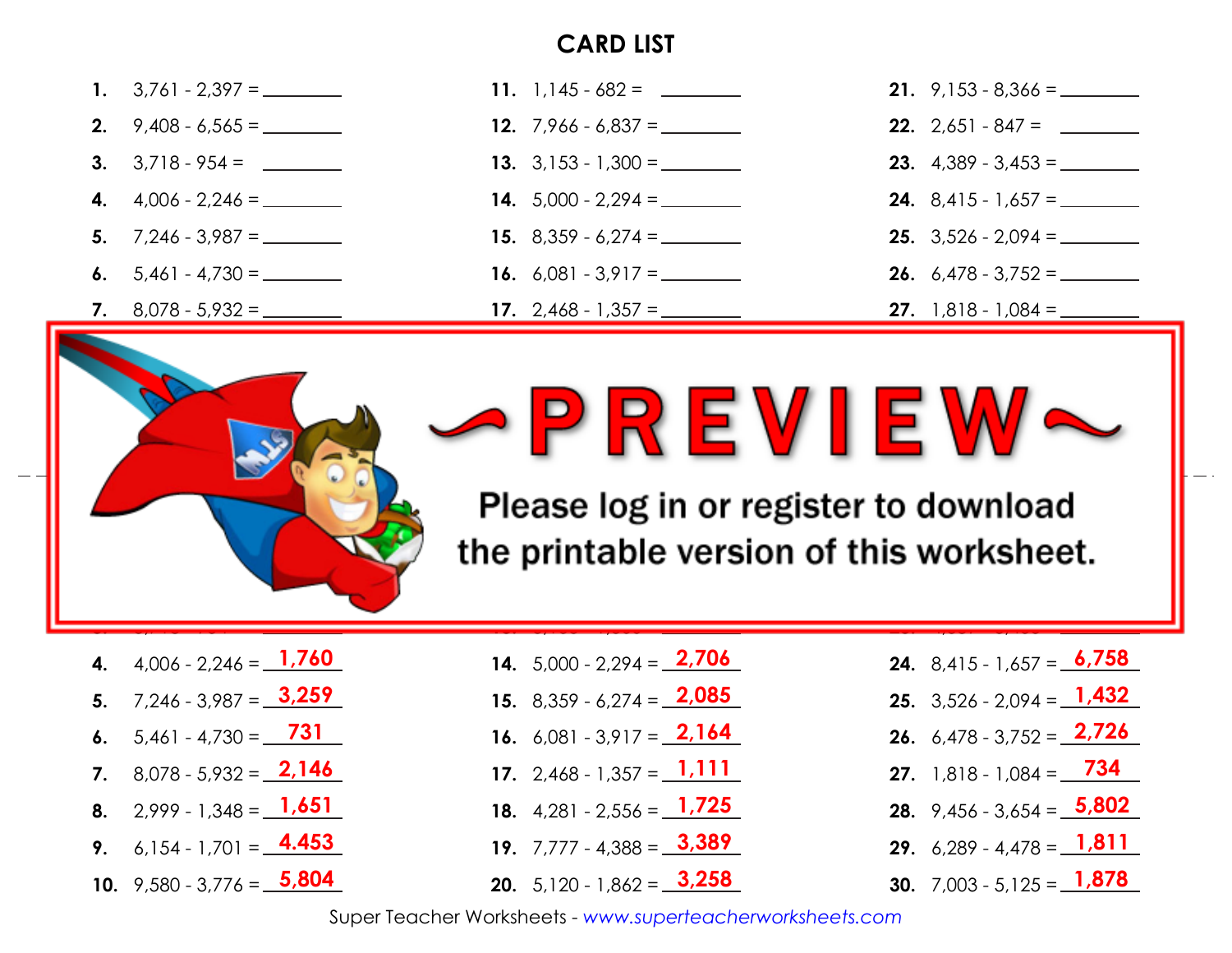3,761 - 2,397 =



Super Teacher Worksheets - *www.superteacherworksheets.com*

Please log in or register to download the printable version of this worksheet.

# 9,408 - 6,565 =



**C-2**

Super Teacher Worksheets - *www.superteacherworksheets.com*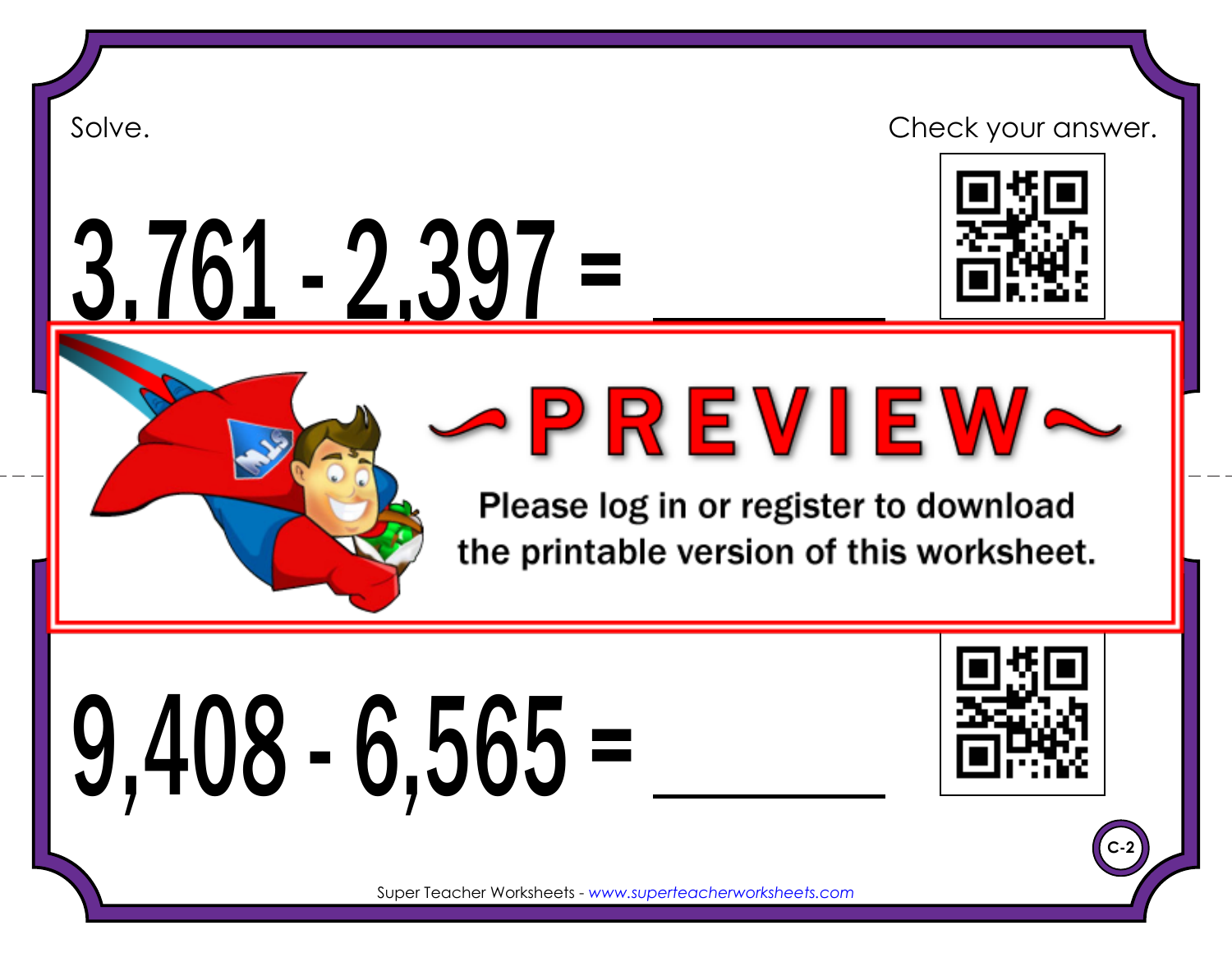3,718 - 954 =



Super Teacher Worksheets - *www.superteacherworksheets.com*

Please log in or register to download the printable version of this worksheet.

# 4,006 - 2,246 =



**C-4**

Super Teacher Worksheets - *www.superteacherworksheets.com*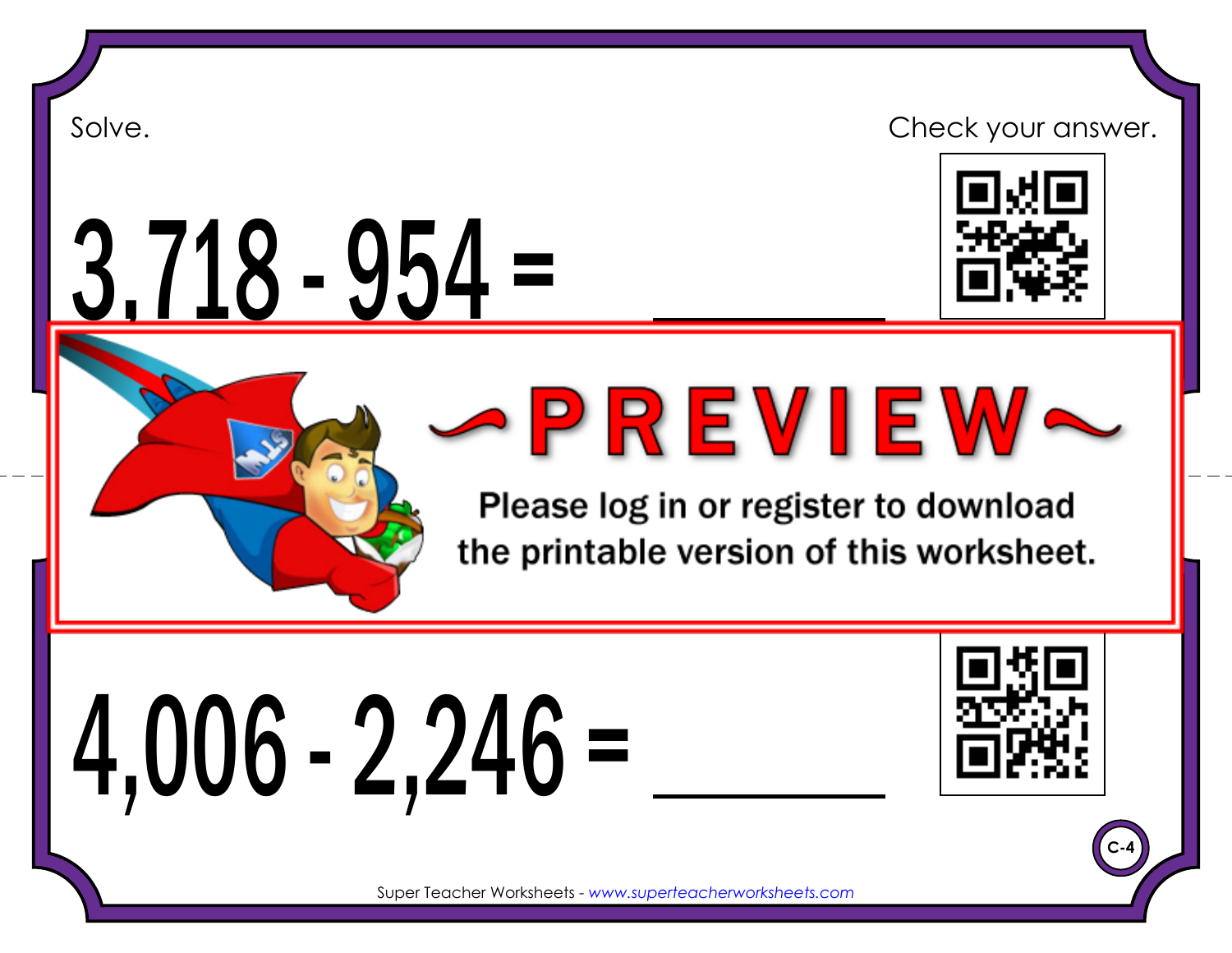7,246 - 3,987 =



Super Teacher Worksheets - *www.superteacherworksheets.com*

Please log in or register to download the printable version of this worksheet.

5,461 - 4,730 =



**C-6**

Super Teacher Worksheets - *www.superteacherworksheets.com*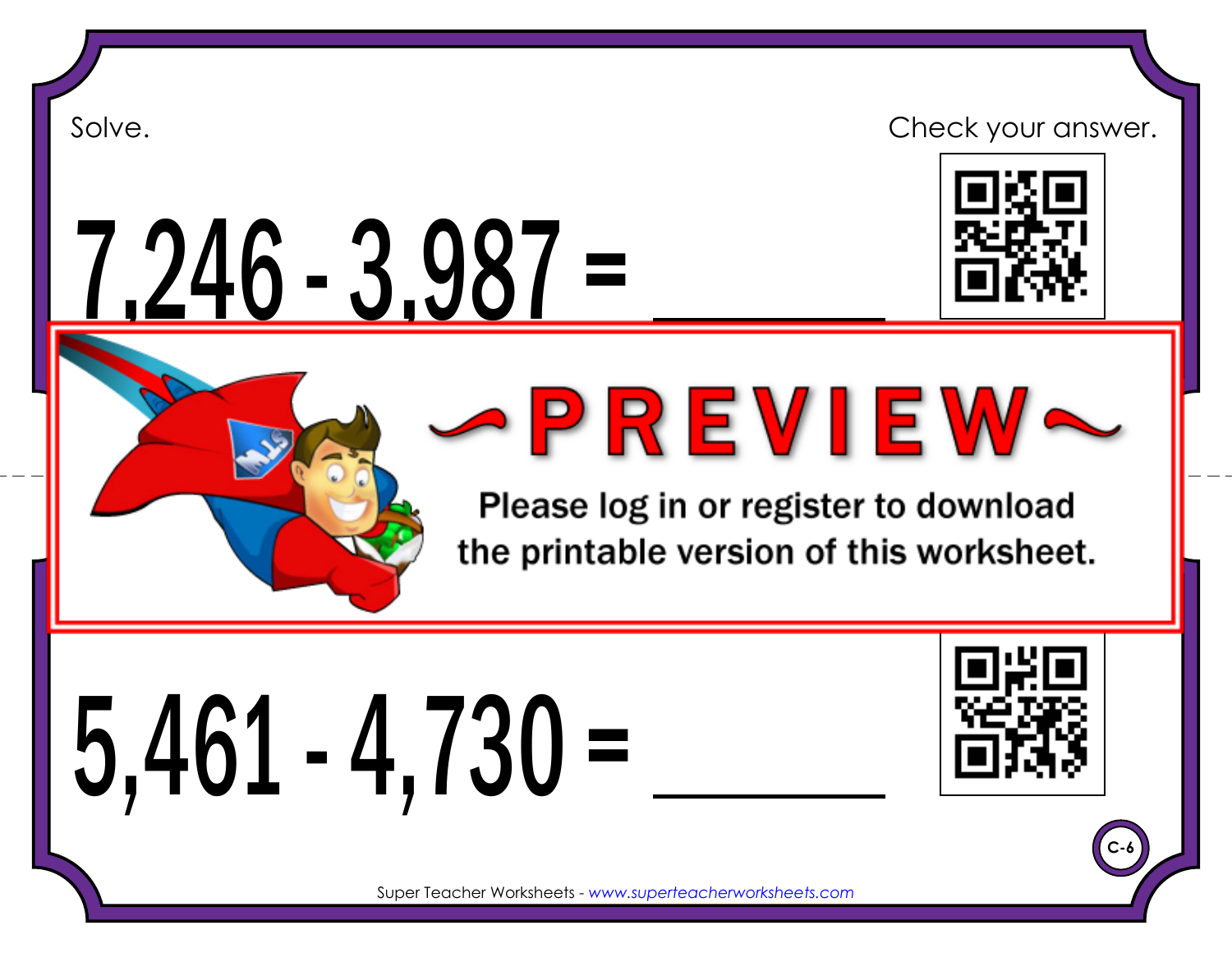8,078 - 5,932 =





Please log in or register to download the printable version of this worksheet.

2,999 - 1,348 =



**C-8**

Super Teacher Worksheets - *www.superteacherworksheets.com*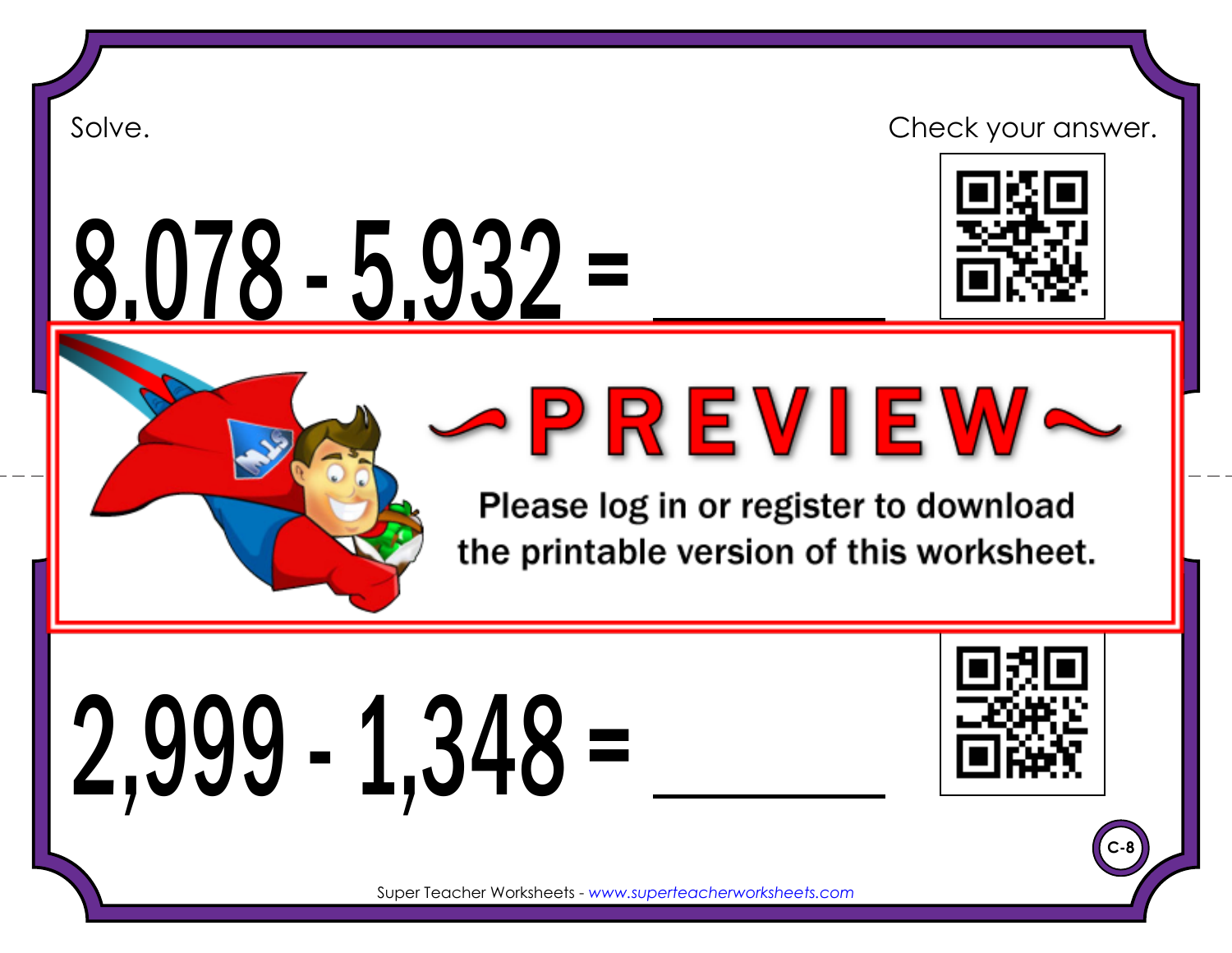

6,154 - 1,701 =



Please log in or register to download the printable version of this worksheet.

9,580 - 3,776 =



**C-10**

Super Teacher Worksheets - *www.superteacherworksheets.com*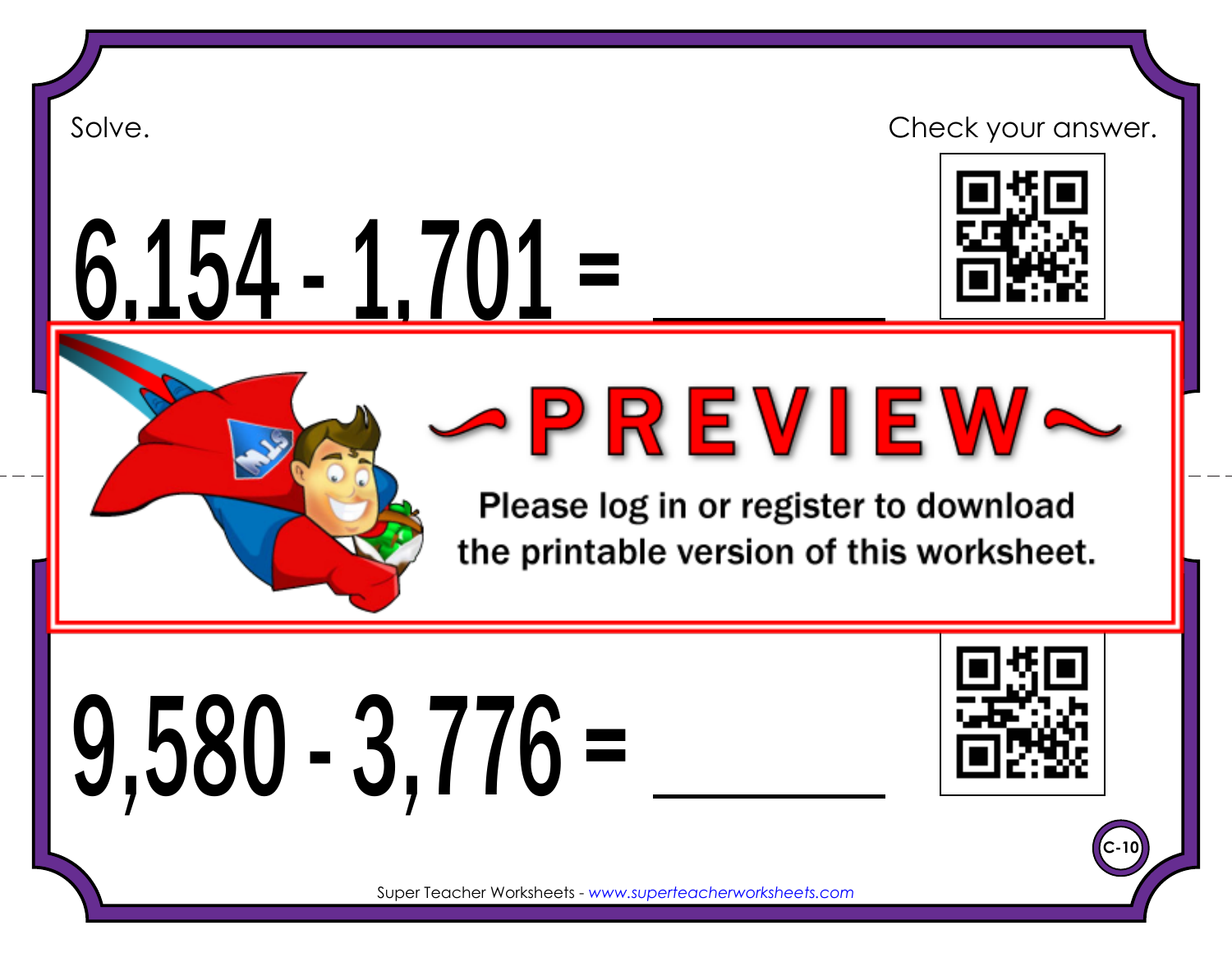1,145 - 682 =





Please log in or register to download the printable version of this worksheet.

7,966 - 6,837 =



**C-12**

Super Teacher Worksheets - *www.superteacherworksheets.com*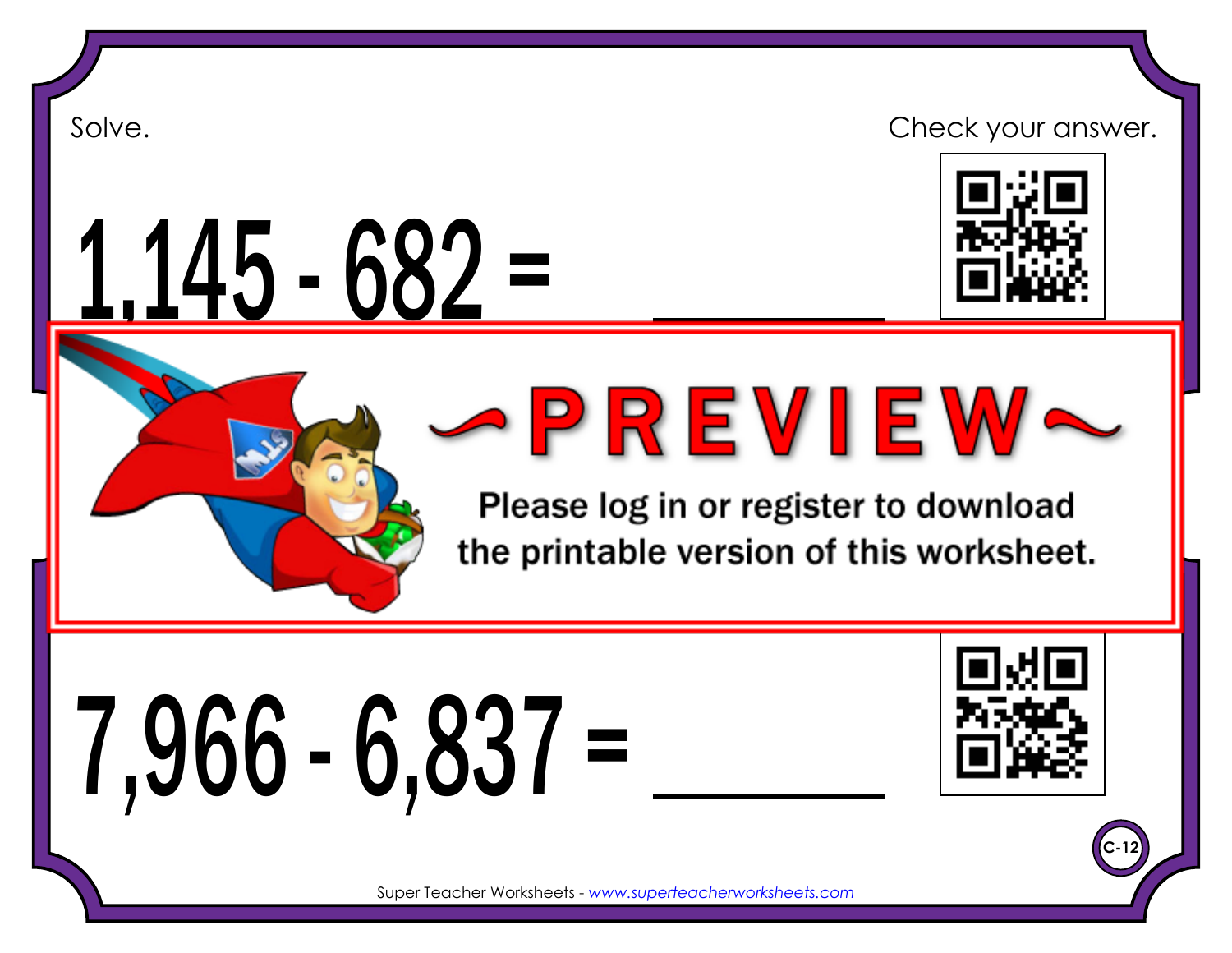3,153 - 1,300 =



Super Teacher Worksheets - *www.superteacherworksheets.com*

Please log in or register to download the printable version of this worksheet.

5,000 - 2,294 =



**C-14**

Super Teacher Worksheets - *www.superteacherworksheets.com*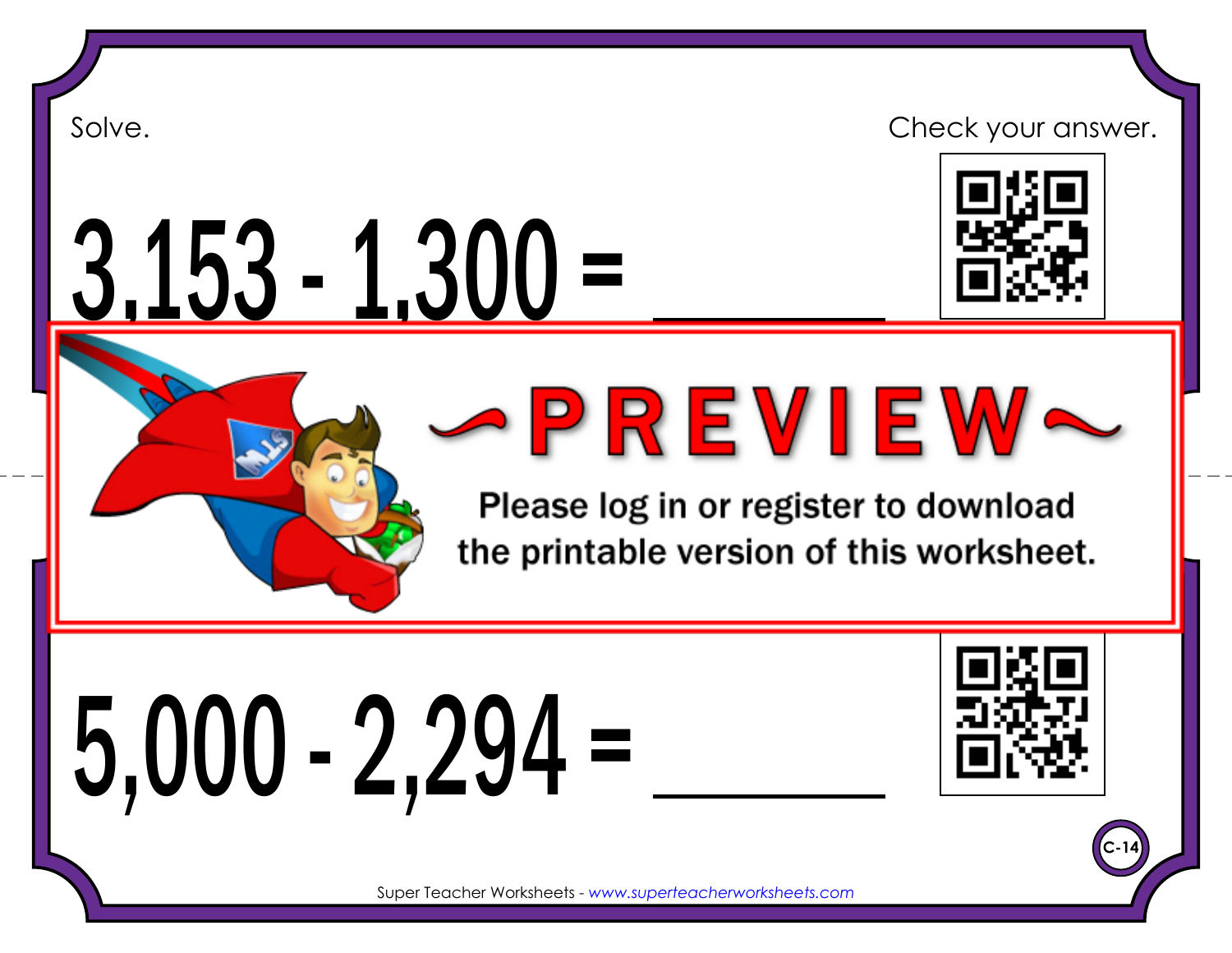8,359 - 6,274 =



Super Teacher Worksheets - *www.superteacherworksheets.com*

Please log in or register to download the printable version of this worksheet.

6,081 - 3,917 =



**C-16**

Super Teacher Worksheets - *www.superteacherworksheets.com*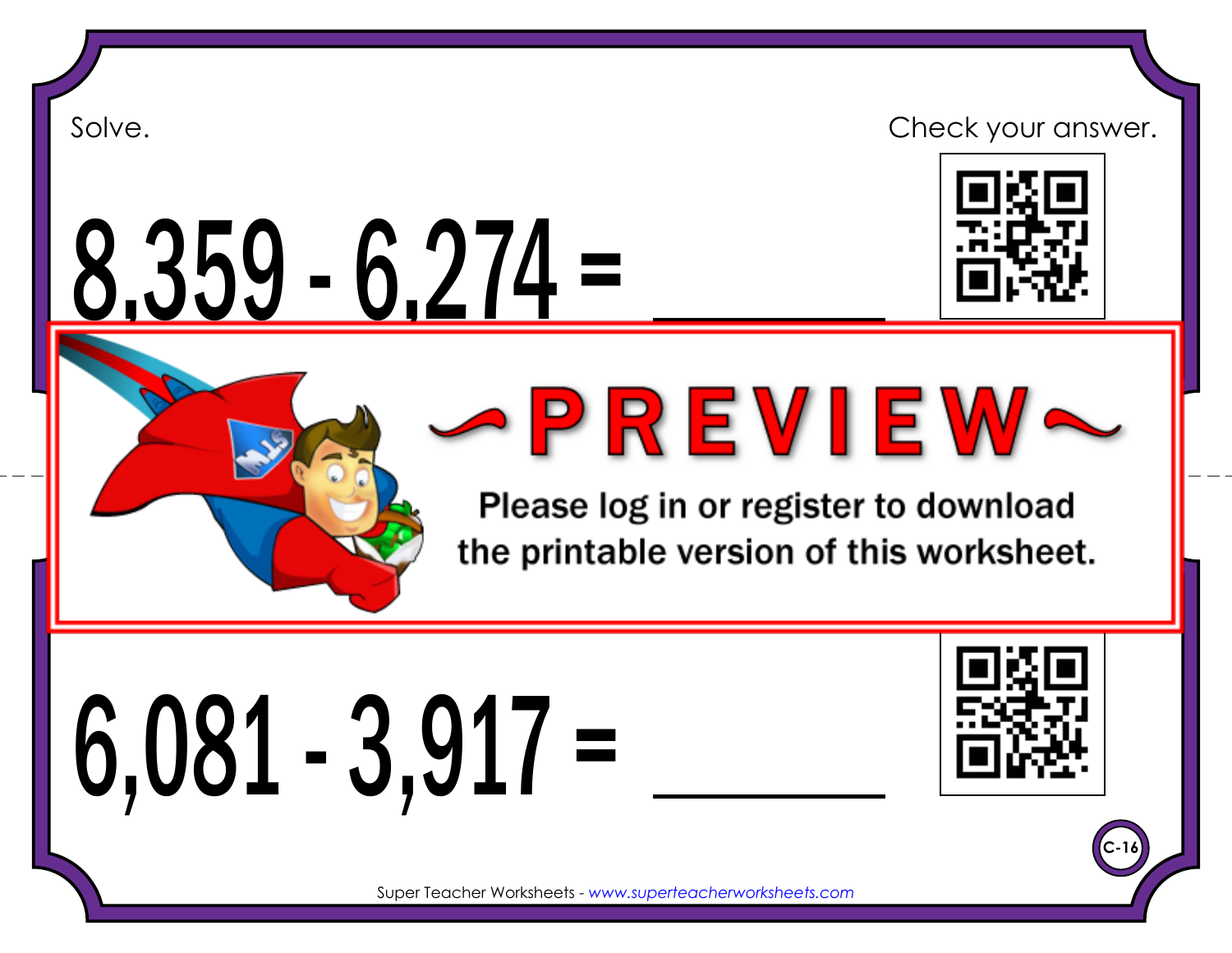2,468 - 1,357 =



Super Teacher Worksheets - *www.superteacherworksheets.com* Please log in or register to download

the printable version of this worksheet.

4,281 - 2,556 =



**C-18**

Super Teacher Worksheets - *www.superteacherworksheets.com*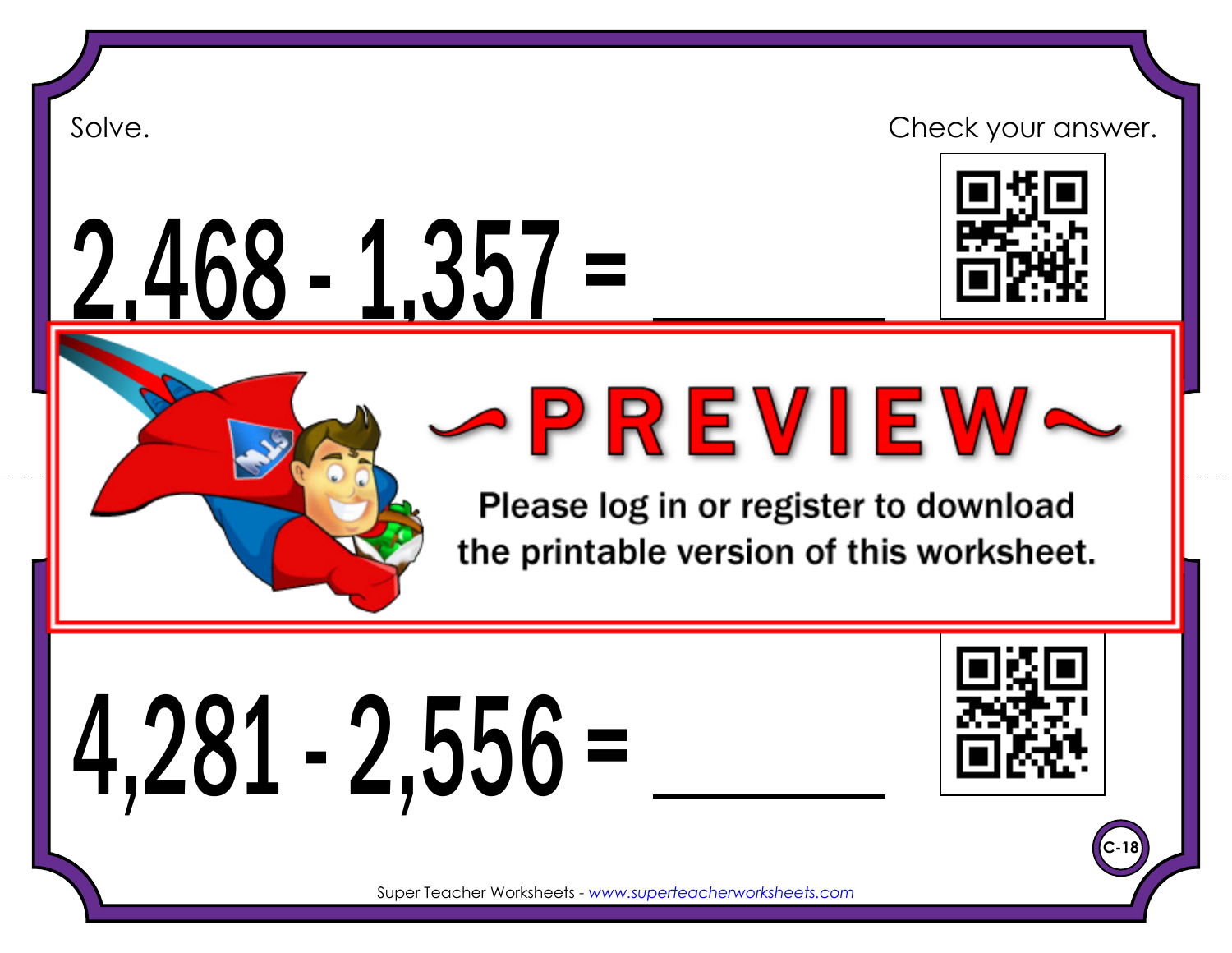7,777 - 4,388 =





Super Teacher Worksheets - *www.superteacherworksheets.com* Please log in or register to download the printable version of this worksheet.

5,120 - 1,862 =



**C-20**

Super Teacher Worksheets - *www.superteacherworksheets.com*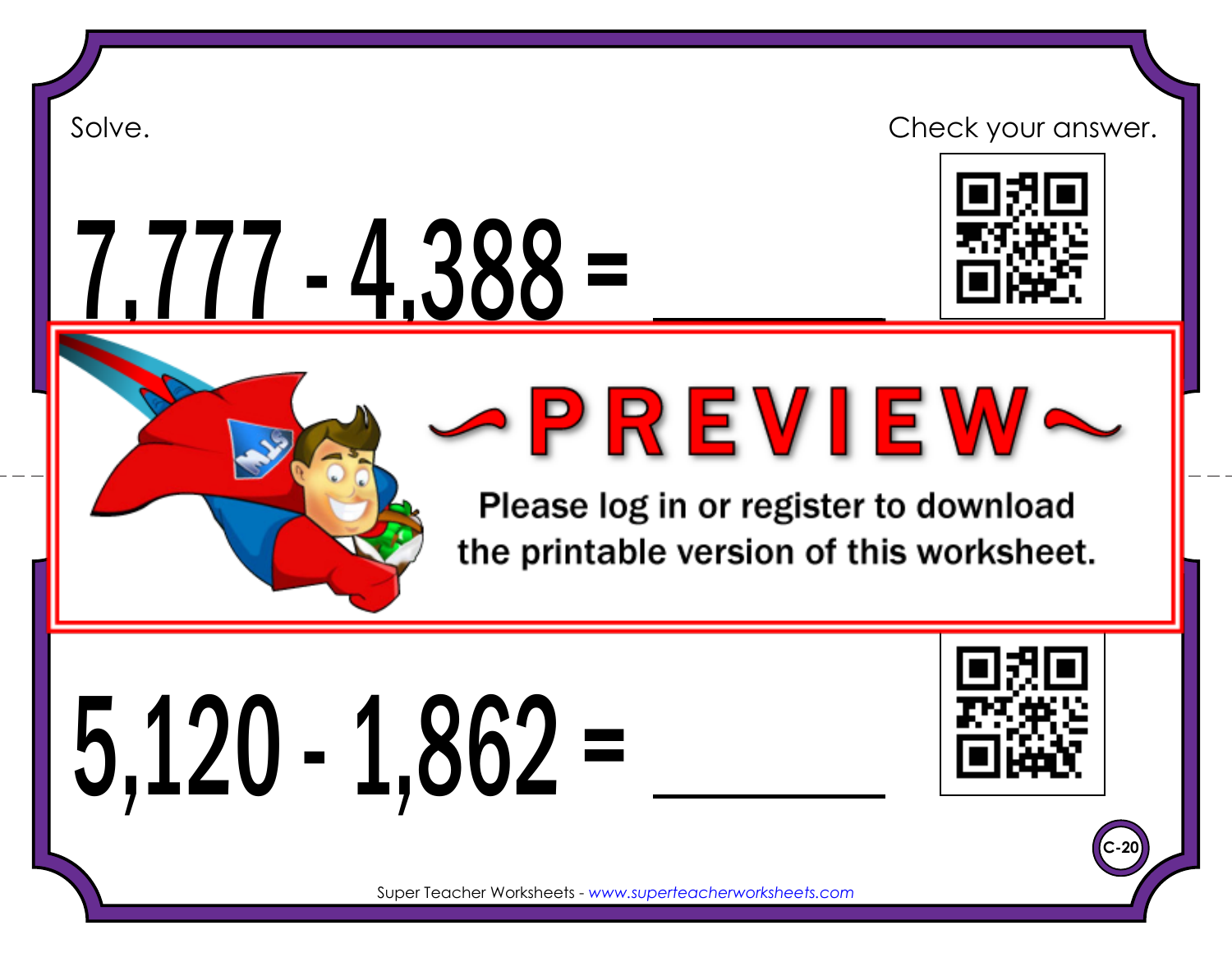# 9,153 - 8,366=



Super Teacher Worksheets - *www.superteacherworksheets.com*

Please log in or register to download the printable version of this worksheet.

2,651 - 847 =



**C-22**

Super Teacher Worksheets - *www.superteacherworksheets.com*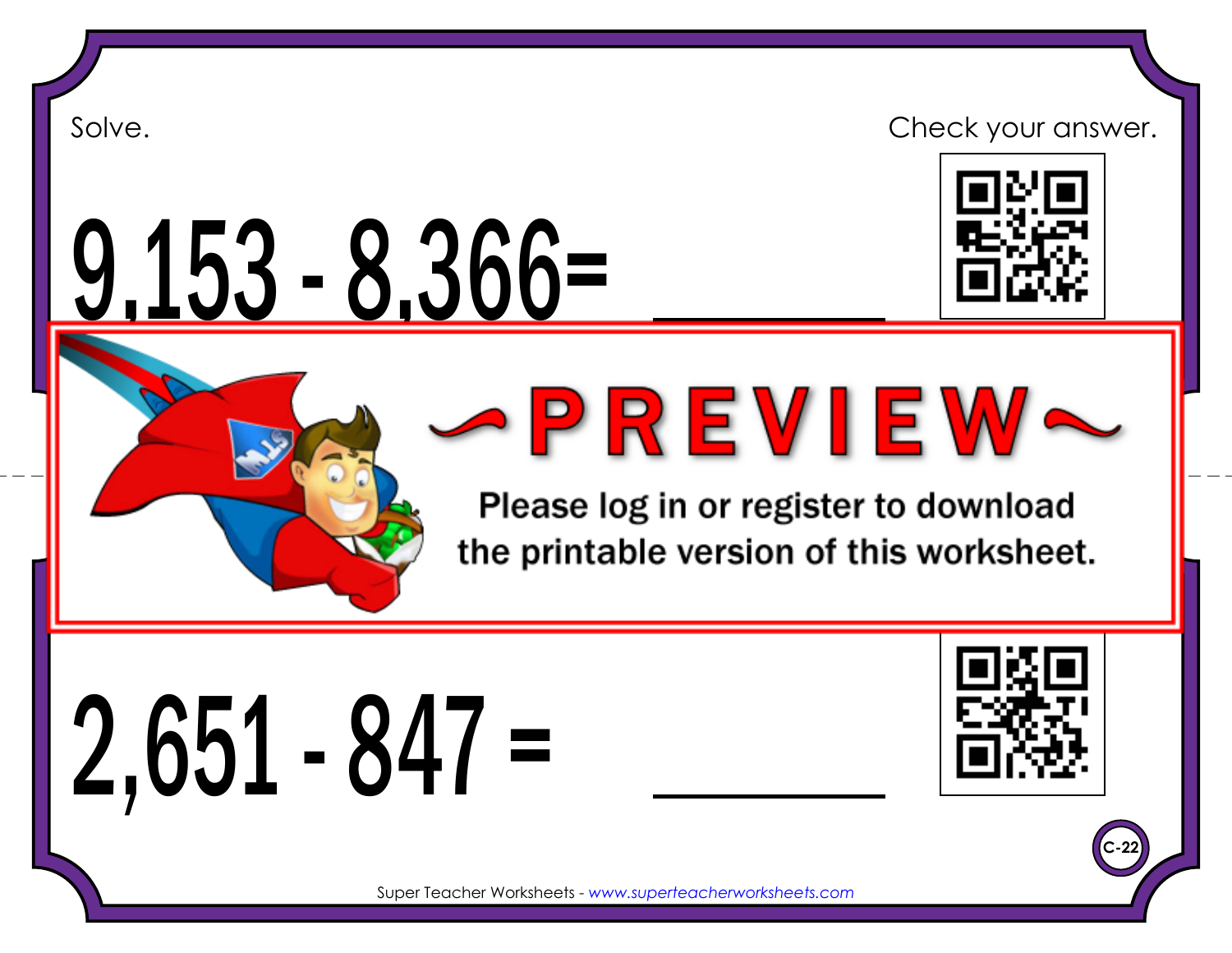## 4,389 - 3,453 =



Super Teacher Worksheets - *www.superteacherworksheets.com*

Please log in or register to download the printable version of this worksheet.

8,415 - 1,657 =



**C-24**

Super Teacher Worksheets - *www.superteacherworksheets.com*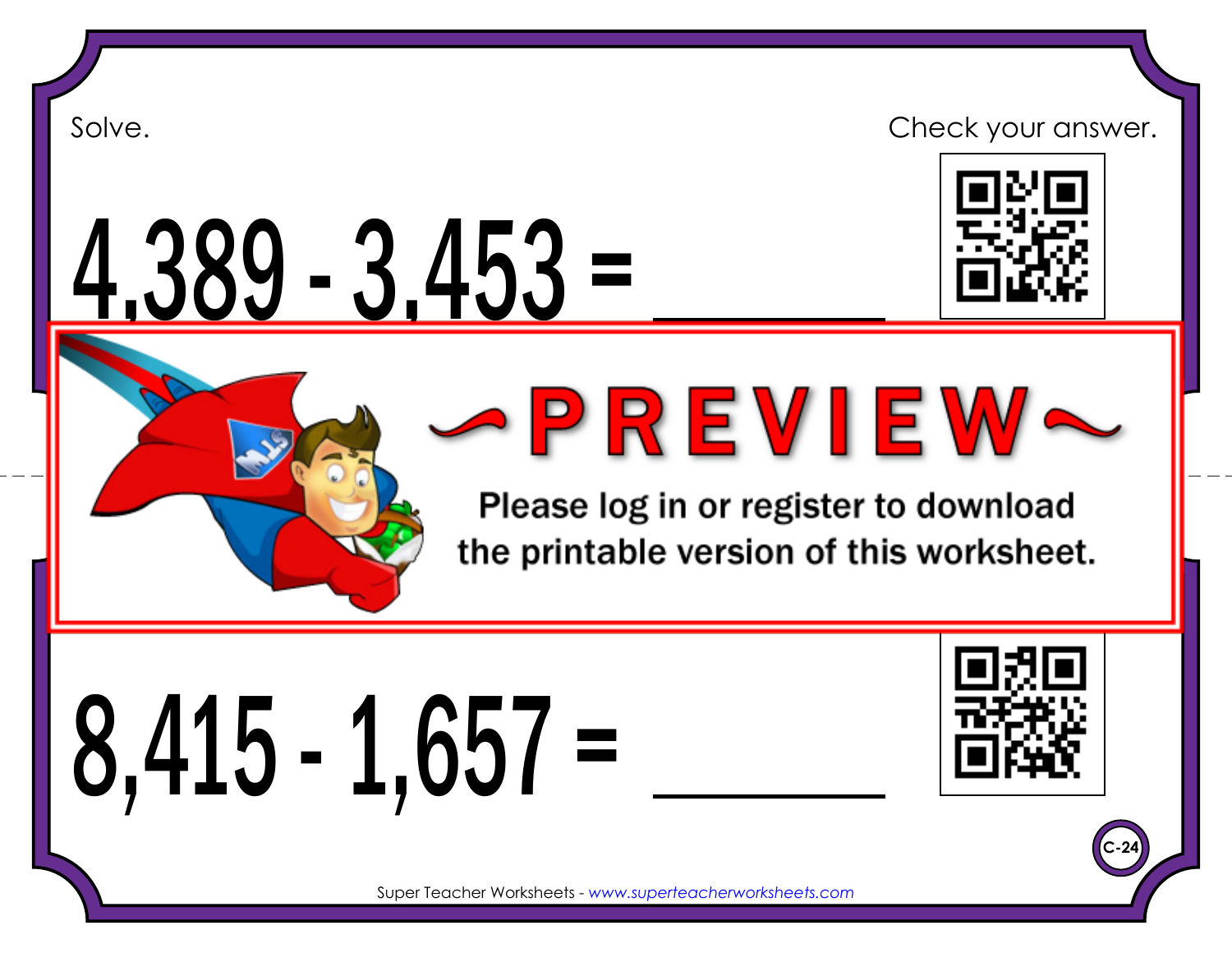#### 3,526 - 2,094 =



Super Teacher Worksheets - *www.superteacherworksheets.com*

Please log in or register to download the printable version of this worksheet.

# 6,478 - 3,752 =



**C-26**

Super Teacher Worksheets - *www.superteacherworksheets.com*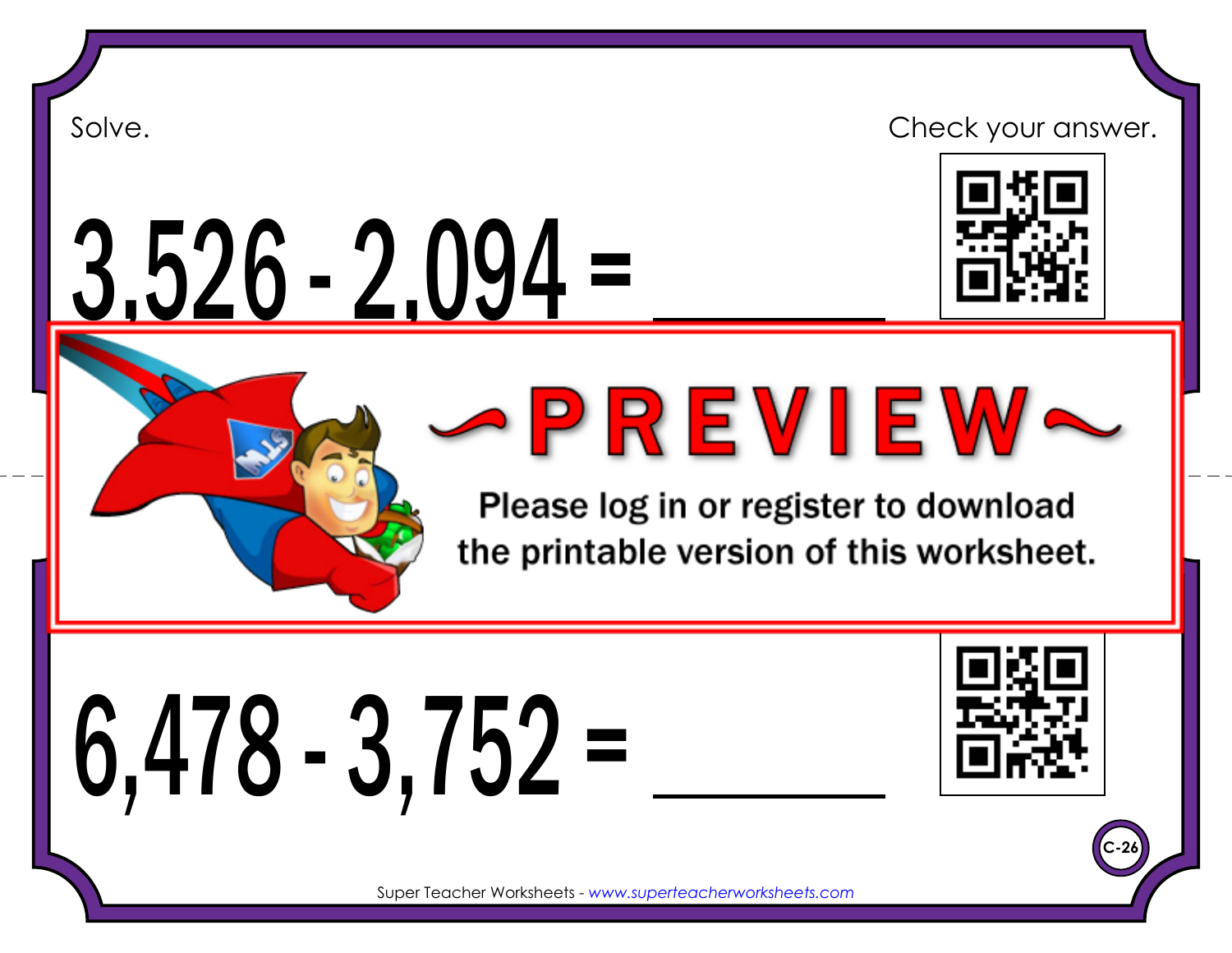1,818 - 1,084 =



Super Teacher Worksheets - *www.superteacherworksheets.com* Please log in or register to download

the printable version of this worksheet.

# 9,456 - 3,654 =



**C-28**

Super Teacher Worksheets - *www.superteacherworksheets.com*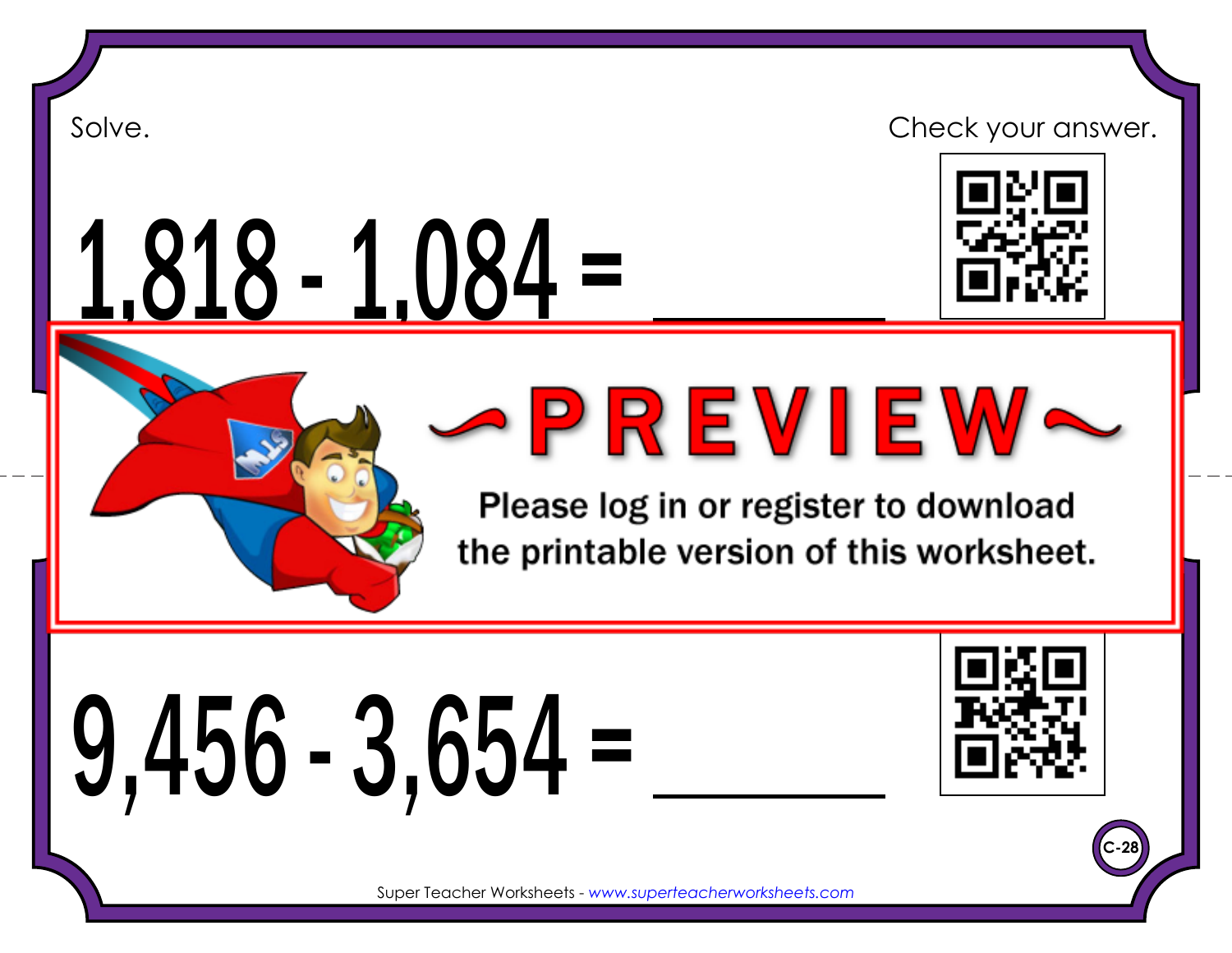# 6,289 - 4,478 =



Super Teacher Worksheets - *www.superteacherworksheets.com*

Please log in or register to download the printable version of this worksheet.

# 7,003 - 5,125 =



**C-30**

Super Teacher Worksheets - *www.superteacherworksheets.com*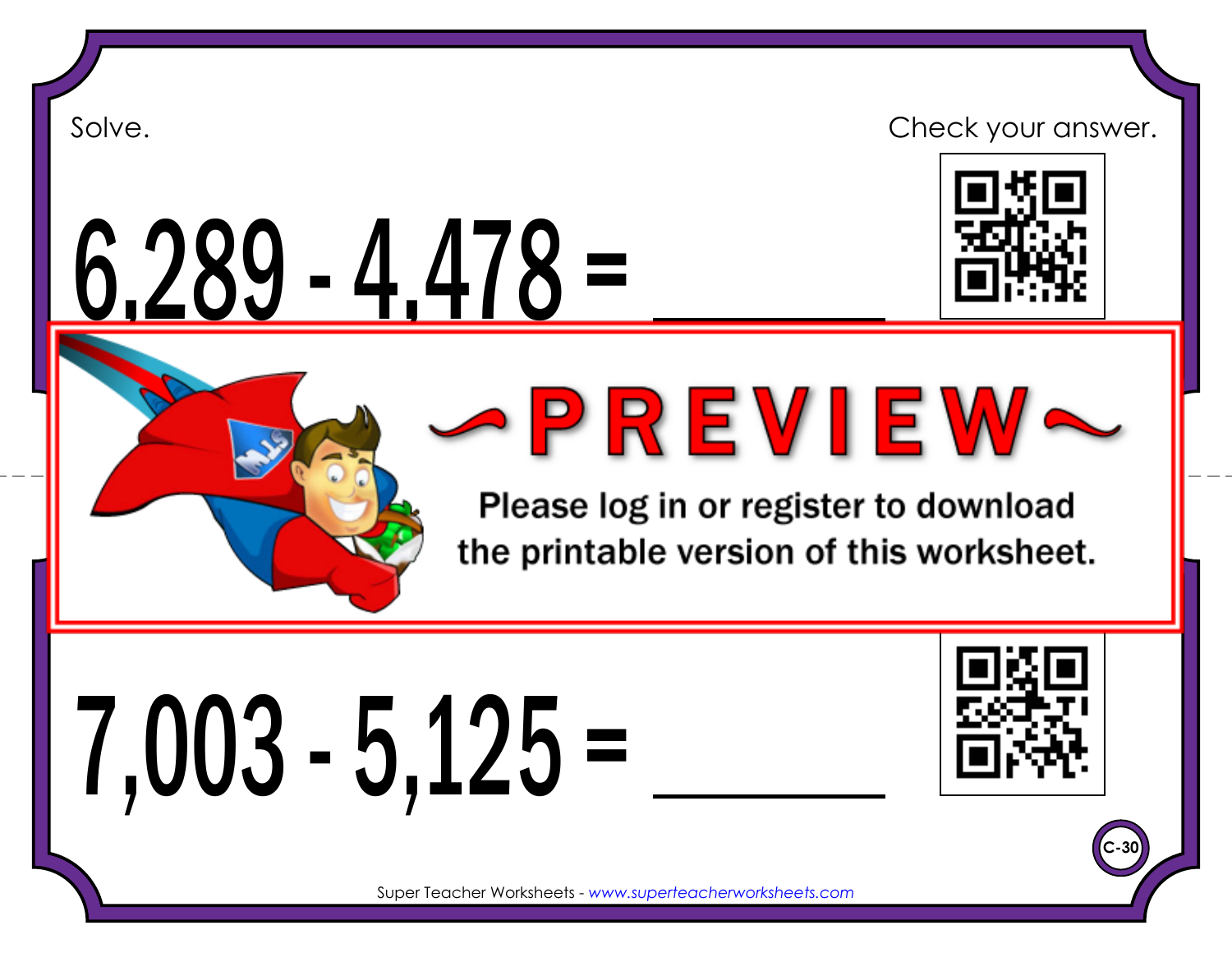